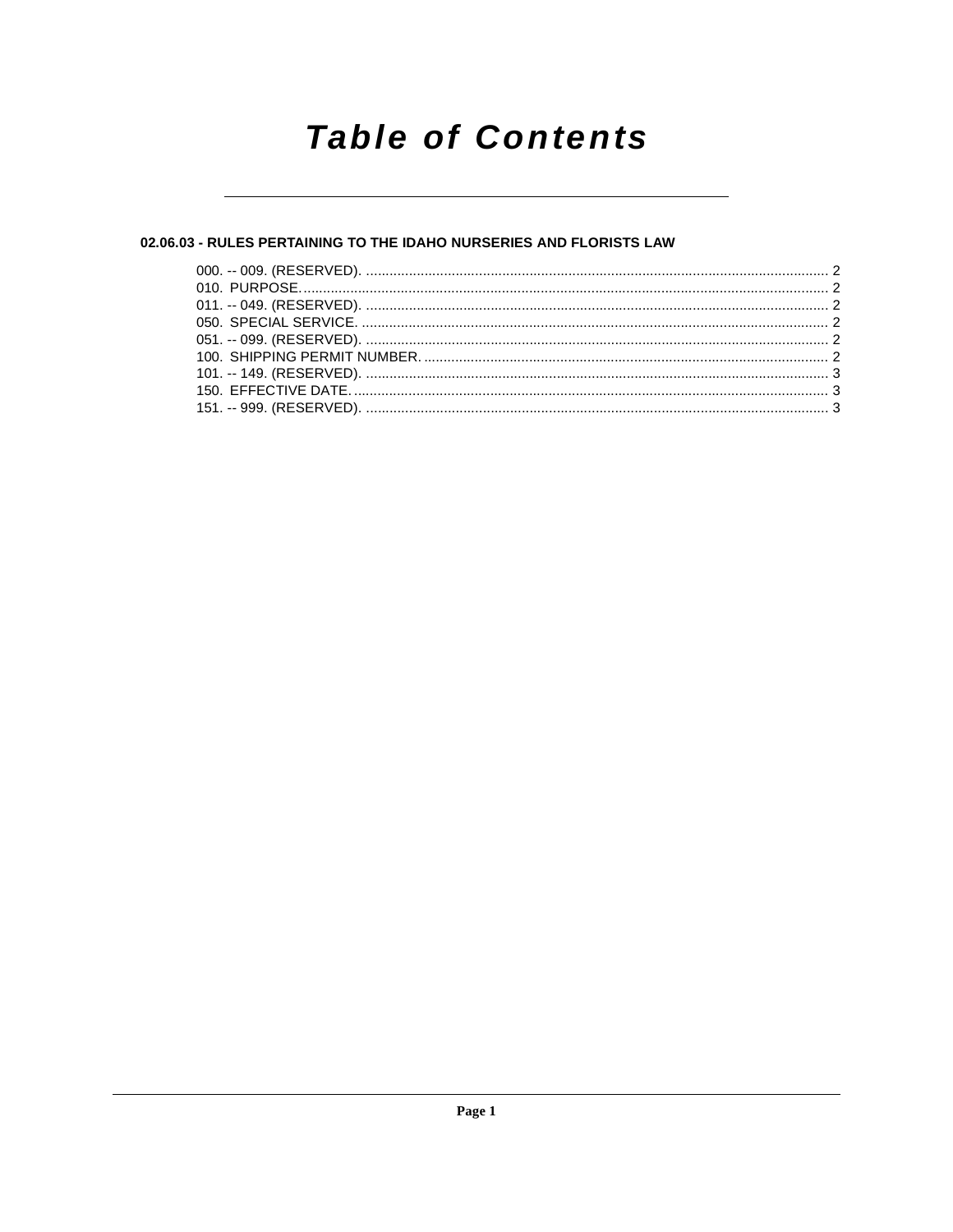#### **IDAPA 02 TITLE 06 CHAPTER 03**

# <span id="page-1-0"></span>**02.06.03 - RULES PERTAINING TO THE IDAHO NURSERIES AND FLORISTS LAW**

#### <span id="page-1-1"></span>**000. -- 009. (RESERVED).**

#### <span id="page-1-2"></span>**010. PURPOSE.**

The purpose of these rules is to establish a fee schedule for special services and to set forth conditions under which a shipping permit will be issued under the authority of Nurseries and Florists, Title 22, Chapter 23, Idaho Code.

(4-13-86)

#### <span id="page-1-3"></span>**011. -- 049. (RESERVED).**

#### <span id="page-1-12"></span><span id="page-1-4"></span>**050. SPECIAL SERVICE.**

When nurseries require additional inspections and special services, a special service fee will be charged. (4-13-86)

<span id="page-1-9"></span>**01. Description Of Additional Inspections And Special Services**. Additional inspections and special services are those services and functions performed by the Department in addition to services routinely performed as part of the nursery inspection activities, including but not limited to the following:  $(4-13-86)$ part of the nursery inspection activities, including but not limited to the following:

**a.** Inspections for and issuance of phytosanitary certificates and other certificates required for entrance of nursery stock into other states and foreign countries; (4-13-86)

**b.** Services performed to determine compliance with import regulations of other states and foreign  $(4-13-86)$ countries; and

**c.** Supervising or monitoring application of pesticide, including fumigants, on nursery stock for itary purposes. (4-13-86) phytosanitary purposes.

<span id="page-1-11"></span>**02. Special Service Fee Schedule**. A nursery grower, dealer, or individual who requires additional inspections and special services as outlined in Chapter 23, Title 22, Idaho Code, shall pay a fee in accordance with the following schedule:

**a.** A minimum fee of twenty dollars (\$20) per service call and a charge of twenty dollars (\$20) per hour after the first hour will be made. (4-13-86)

**b.** If less than three (3) working days' notice is given for a special service call, a fee of forty dollars (\$40) will be assessed in addition to the minimum twenty dollar (\$20) fee and subsequent hourly charge. (4-13-86)

**c.** If the entire shipment is brought to a designated location at a time specified by an agent of the Department of Agriculture, the minimum charge for inspection will be ten dollars (\$10), and a charge of twenty dollars (\$20) per hour after the first hour will be made.  $(4-13-86)$ dollars (\$20) per hour after the first hour will be made.

<span id="page-1-10"></span>**d.** The inspection charges shall include fees for issuance of any appropriate certificates. (4-13-86)

### <span id="page-1-5"></span>**051. -- 099. (RESERVED).**

#### <span id="page-1-6"></span>**100. SHIPPING PERMIT NUMBER.**

Upon request, a licensed nurseryman who holds a valid certificate of inspection from the Idaho Department of Agriculture for his nursery will be issued a shipping permit number. Application for a number must be made annually, and the use of the number is subject to the following conditions: (4-13-86)

**01.** Accompaniment. The shipping permit number shall accompany all shipments and deliveries of took. (4-13-86) nursery stock.

<span id="page-1-8"></span><span id="page-1-7"></span>**02. Changes**. Once issued, the shipping permit number will not change unless request is made for a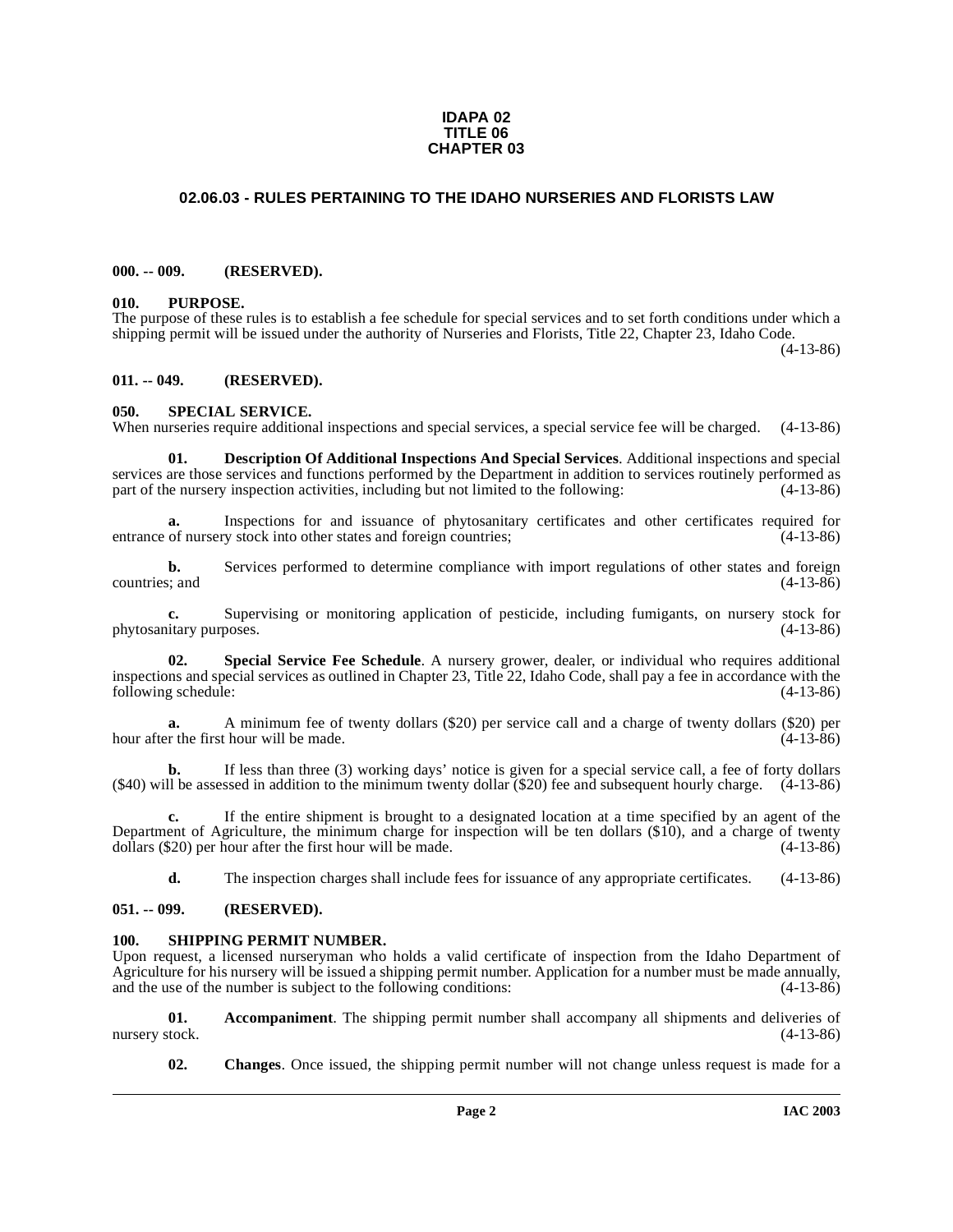<span id="page-2-3"></span>new number. (4-13-86)

**03. Application Deadline**. Application for a number or renewal of a number must be made by January vear. Failure to do so will result in suspension of the shipping permit number. (4-13-86) 1 of each year. Failure to do so will result in suspension of the shipping permit number. (4-13-86)

<span id="page-2-4"></span>**04. Fees**. A number will be issued or renewed only after the proper nursery license fees have been paid for the current license year. A shipping permit number will be held in abeyance until the proper license fees are paid. (4-13-86)

<span id="page-2-7"></span>**05. Reissue Application**. If the business entity of a licensee is changed, or if the membership of a partnership is changed, irrespective of whether or not the business name is changed, application for reissuance of the shipping permit number must be made to the Idaho Department of Agriculture. (4-13-86) shipping permit number must be made to the Idaho Department of Agriculture.

**06. Permit Number**. The shipping permit number, if printed on containers or cartons, shall read as follows:

#### <span id="page-2-6"></span>IDAHO DEPARTMENT OF AGRICULTURE (SEAL) DIVISION OF PLANT INDUSTRIES BOISE, IDAHO 83701

### SHIPPING PERMIT NO.

The nursery doing business under the above permit number has been regularly inspected and, to the best of our knowledge, is free from dangerous insect pests and diseases.

(4-13-86)

<span id="page-2-5"></span>**07. No Other Statements**. No other statements, other than the business name and address, may appear on the side of the container on which the shipping permit number and accompanying statement are printed. The printing of the shipping permit number is the responsibility of the licensee and all costs incurred in printing are his responsibility. (4-13-86) responsibility.

#### <span id="page-2-0"></span>**101. -- 149. (RESERVED).**

<span id="page-2-1"></span>**150. EFFECTIVE DATE.** 

These rules shall be in effect on and after April 13, 1986. (4-13-86)

<span id="page-2-2"></span>**151. -- 999. (RESERVED).**